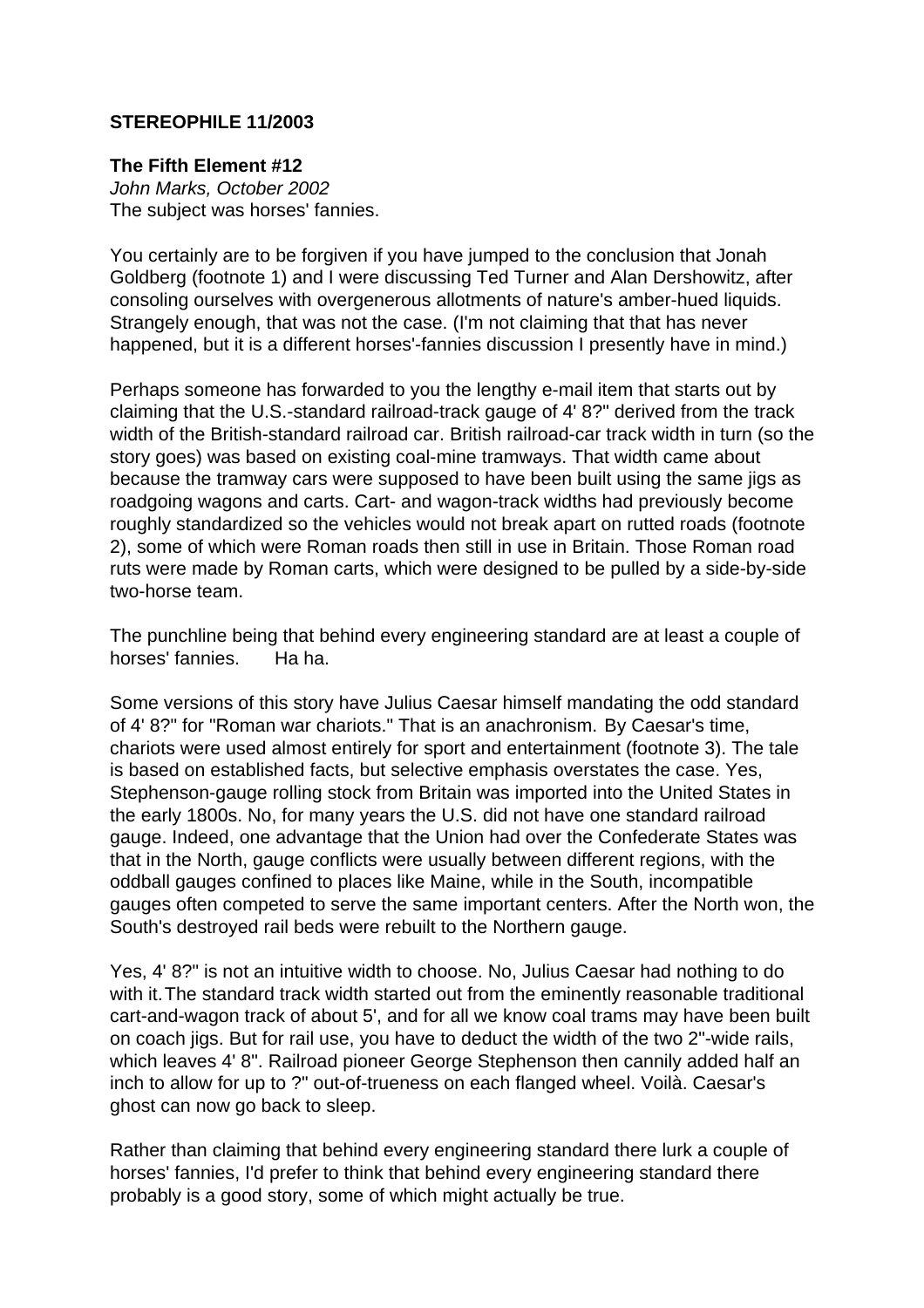What set me wandering in this direction was my pondering the defiantly anti-trendy size and shape of Harbeth's top-of-the-line Monitor 40 loudspeaker (\$6949/pair). The past several years have witnessed the development of many loudspeaker designs that seek to minimize their apparent bulk, while dispensing with the need for separate stands. The usual way this is done is to make a tall, narrow, but deep floorstanding column, with the tweeter and midrange at the top of the narrow front face, and the woofer or woofers on the deep side face. The first speaker with this configuration that I can recall seeing was the Audio Physic Virgo, a later version of which Michael Fremer reviewed in the September 1995 Stereophile (Vol.18 No.9).

I agree with Michael (and his water-heater repairman) that the Virgos excel at imaging, and that they really do not call attention to themselves as sound sources. Some of this, I am sure, is attributable to the narrowness of the Virgo's front baffle, which is only 6.3" wide. The woofers are positioned on either side of the cabinet's 16.3" depth, while the Virgo's height is almost 40". This is—to be sure—a nonintuitive shape. You can see why it took considerable time before someone puzzled it out.

In stark raving contrast, the shape and bulk of Harbeth's Monitor 40 are close to that of a standard two-drawer filing cabinet. Each speaker is 29.5" high by 17" wide by 15.75" deep, and weighs 86 lbs. Make that a standard two-drawer filing cabinet full of files. Separate and quite sturdy stands are most certainly required.

## ------------------------------------------------------------------------

Footnote 1: Jonah is the editor of National Review Online. I often wonder what William F. Buckley, Jr. thinks of Jonah's frequent allusions to Star Trek, Budweiser, and low-budget movies.

Footnote 2: Circa 1912, the Ford Motor Company offered the Model T in a wide-track (60") "Dixie" version for use on rutted, unpaved Southern roads.

Footnote 3: The best debunking of this urban legend is found at this website.

You will be shocked—shocked—to learn that the Monitor 40's dimensions are not likely to change soon—or ever, in fact. That is because Harbeth's Monitor 40 was engineered as a drop-in replacement for two horses' fannies.

Strike that.

The Monitor 40 was engineered as a drop-in replacement for the British Broadcasting Corporation-standard LS5/8 recording studio and broadcast monitor. "BBC-standard monitor" is a phrase that can make true believers stand up and begin singing "God Save the Queen." I understand why.

I still recall—almost as clearly as if it were yesterday—the first time I heard the BBCdesigned LS3/5A, the shoebox-sized (12" by 7" by 7") smallest of the clan. It was at Nicholson's, in Nashville, Tennessee, in spring 1979. For the first time, I heard from a box loudspeaker the clarity and speed I had previously heard only from panels. The punchiness of the sound was a revelation as well. I even recall the first cut I heard: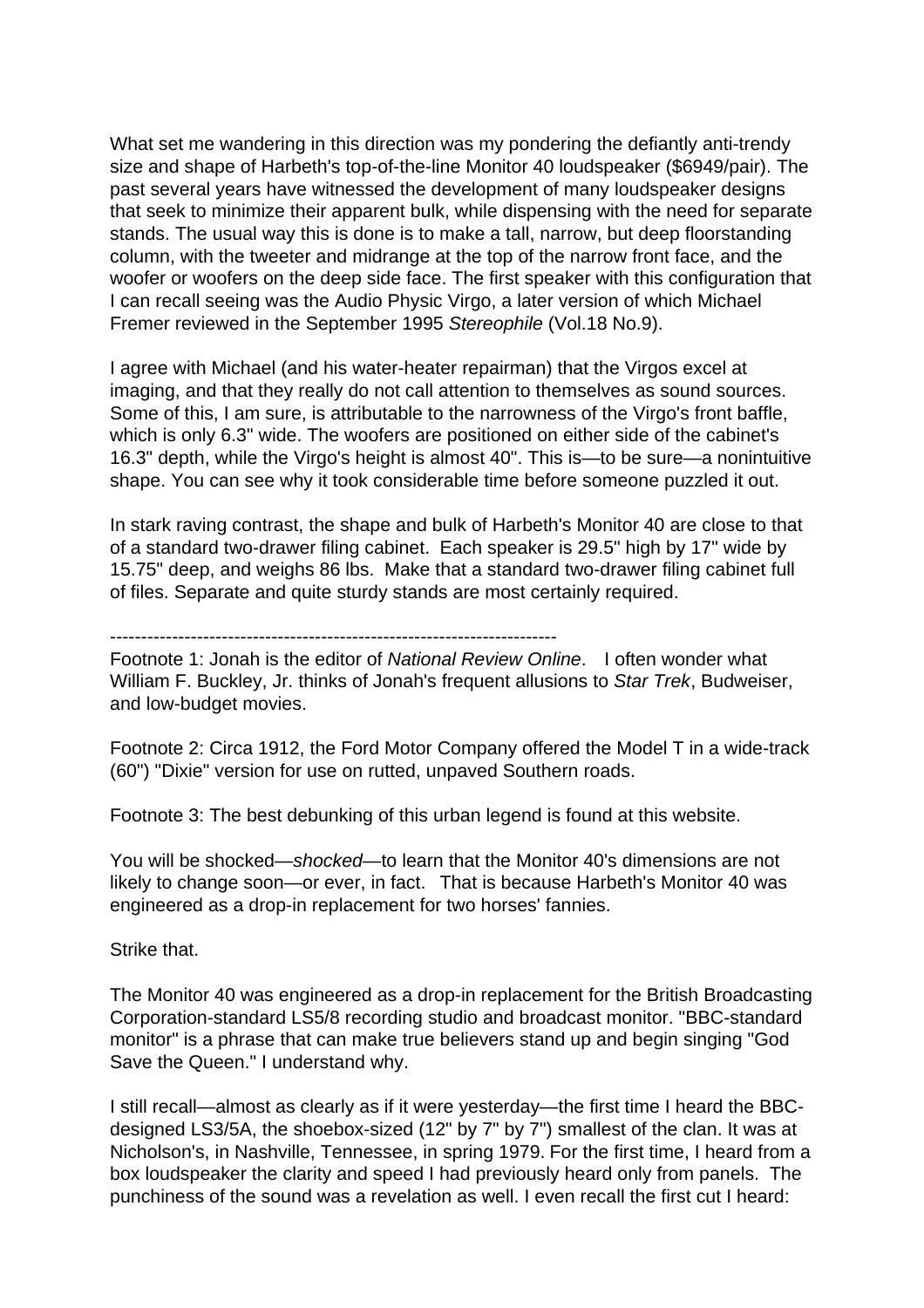an RCA LP of a Fasch trumpet concerto played by Maurice André. McIntosh electronics, if I recall correctly.

The LS3/5A was then priced at \$695/pair, at a time when the completely serviceable I.M. Fried Q was \$250/pair.To put those figures in a wider perspective, the Dow-Jones Industrial Average was then hovering around 825. Seriously. The LS3/5A's 1979 price of \$695/pair would be \$1699 in today's dollars. Harbeth's current LS3/5A drop-in substitute is the Monitor 20. Its consumer version, the HL P3ES, is \$1129/pair. Good show!

Back then, I had a bad case of acquisitive lust for a pair of LS3/5As, but could not afford them. In retrospect, perhaps if I'd bought them, I might have kept them instead of spending years on the "upgrade" merry-go-round. But probably not. Minimonitors that were developed to keep track of what news broadcasters were saying just can't do justice to Brahms' Ein deutsches Requiem, let alone Janácek's Glagolitic Mass.

The BBC minimonitor came about almost by accident. The BBC's research department had for many years carried on a program of basic research in acoustical phenomena. One of their research tools (it continues to be used today) is the threedimensional scale modeling of architectural spaces. Constructing a 1"-to-1' or even one-eighth-scale model of a room or performance space allows you to make "real" acoustical measurements—as distinct from computational predictions—of the influence of varying room dimensions, shapes, and surface materials.

But, of course, accurate scale-model acoustical simulation of a real space requires that the wavelengths of the sounds being generated and measured be scaled proportionally to the model. Shorter wavelengths mean higher frequencies. For example, using an inch-scale model to predict room behavior in response to middle C (about 262Hz) would require a highly accurate sound source at 3144Hz. Concert A (440Hz) requires accurate reproduction of 5280Hz, and so on.

By the mid-1970s, the BBC had developed a test loudspeaker small enough to fit inside an architectural scale model, and with frequency response accurate and extended enough to model far lower frequencies. I have always wondered whether, in the interest of complete accuracy, they peopled the architectural scale models with Weeble-sized figures, the women wearing furs and the men looking bored. (There do exist data and formulae with which to predict the acoustical effects of an audience's being present.)

As fate would have it, a curious soul wondered how the speaker might sound outside of the scale model, playing music rather than test tones. The results were sufficiently memorable that when the Outside Broadcast engineering department asked the Research Department to design a small nearfield monitor speaker to be used in remote radio and television broadcast vans when headphones might be impractical, "Ah-ha," if not "Eureka!," was in the air. The prototypes were ready within a week, and the rest is history. It has been estimated that more than 79,000 pairs of LS3/5As were built under official BBC license (production ended in 1998). Who can guess how many knockoffs, clones, and wannabes have been sold?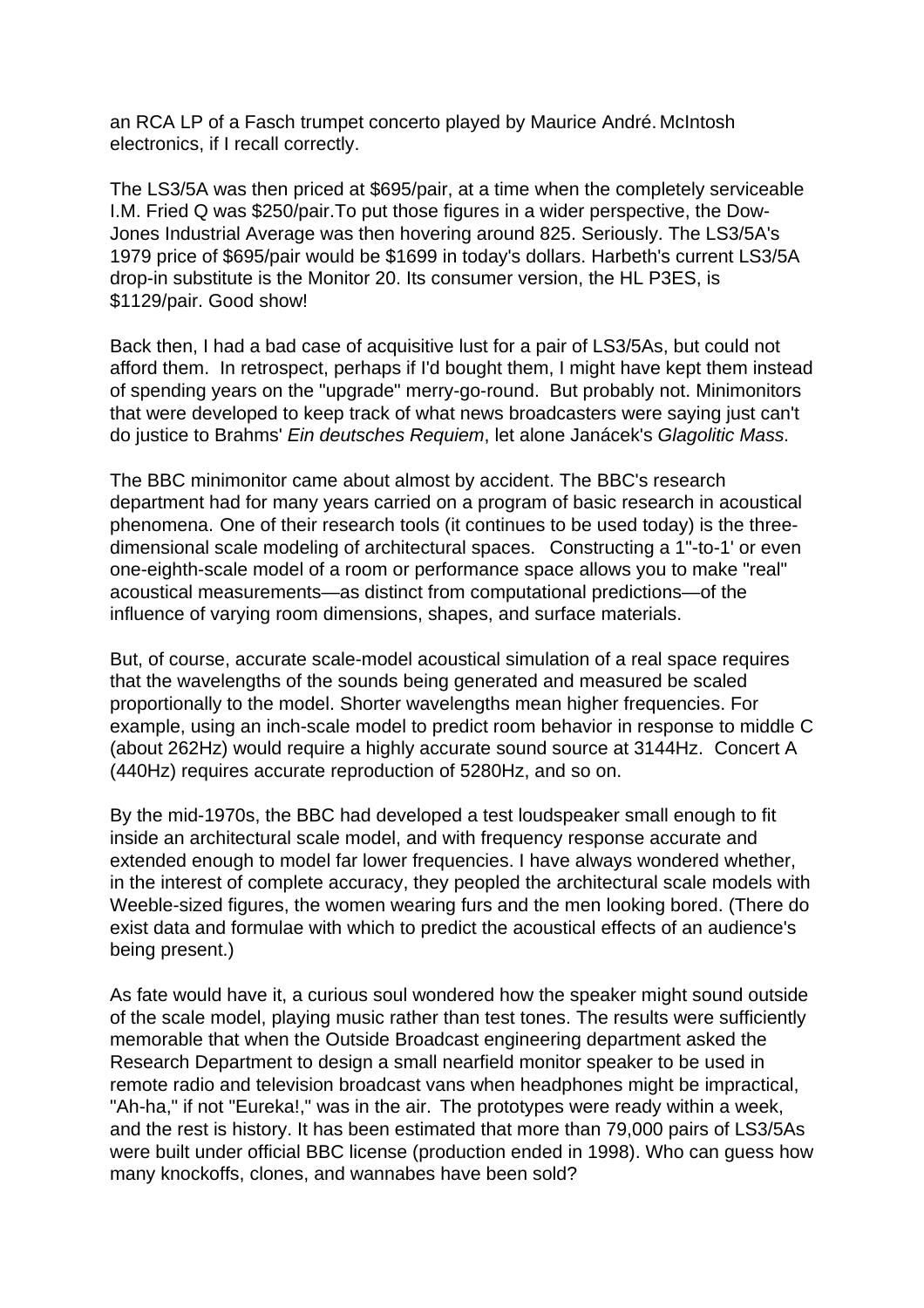However, it also must be firmly borne in mind that the BBC intended production LS3/5As for broadcast-content quality control on speech, not as a music balance monitor (footnote 4). For music monitoring, the BBC developed the medium-sized (18" by 11" by 11") BBC LS5/9 and the large LS5/8. The Monitor 40 is Harbeth's LS5/8 for today (footnote 5).

A fascinating book could be written—I hope someone gets going on it soon—about the contributions the BBC made to audio engineering in general and home playback in particular. I have tremendous respect for the dedication and integrity with which those people carried out their tasks.

One remarkable aspect of the BBC's research program was that the BBC licensed out all speaker manufacturing to private companies. One such company, Harbeth, was founded in 1977 by former BBC engineer H.D. (Dudley) Harwood and his wife. Harwood, M.E. Whatton, and R.W. Mills share the credit for the finished design of the LS3/5A (BBC Research Department report number RD 1976/29, October 1976, available for download as a pdf).

------------------------------------------------------------------------

Footnote 4: You can get the BBC World Service News on RealAudio through your Web browser.

Footnote 5: "LS" is the BBC's equipment designation for "loudspeaker." The number to the left of the slash designates intended use, "3" being Outside Broadcast and "5" being Studio.The number to the right of the slash designates the model (chronologically, and not by size), while the "A" designates a revision.[To confound typesetters, the "A" is in upper case but subscript—Ed.]

Harbeth still services original LS3/5As, but, under the management of designer Alan Shaw, refuses to be stuck in the past—a quick trip to their website, the best of any speaker manufacturer I have seen for completeness of information, shows this.

Harbeth's "unique selling proposition" is their claim of significant materials improvements for their best midrange driver over the usual polypropylene—slightly ironical, in view of the fact that Harwood himself patented the use of polypropylene in speaker cones many years ago. Harbeth not only makes their own midrange driver, they formulated and manufacture the patented "Radial" plastic from which it is molded.

Despite a small coterie of enthusiastic owners in the US, reestablishing Harbeth in the US market after several years of no official presence has been slow going, in part due to the BBC's having ordered large numbers of new speakers to upgrade World Service News facilities post-September 11. Indeed, inducing North American agent Garnet Lewis (footnote 6) to part with a review pair has been a three-year campaign, demand always having outstripped supply. He ended up shipping me his personal pair.

So, we have a defiantly anti-trendy, relatively inefficient (86dB), expensive (\$6949/pair), and unusually large box loudspeaker that needs robust stands.